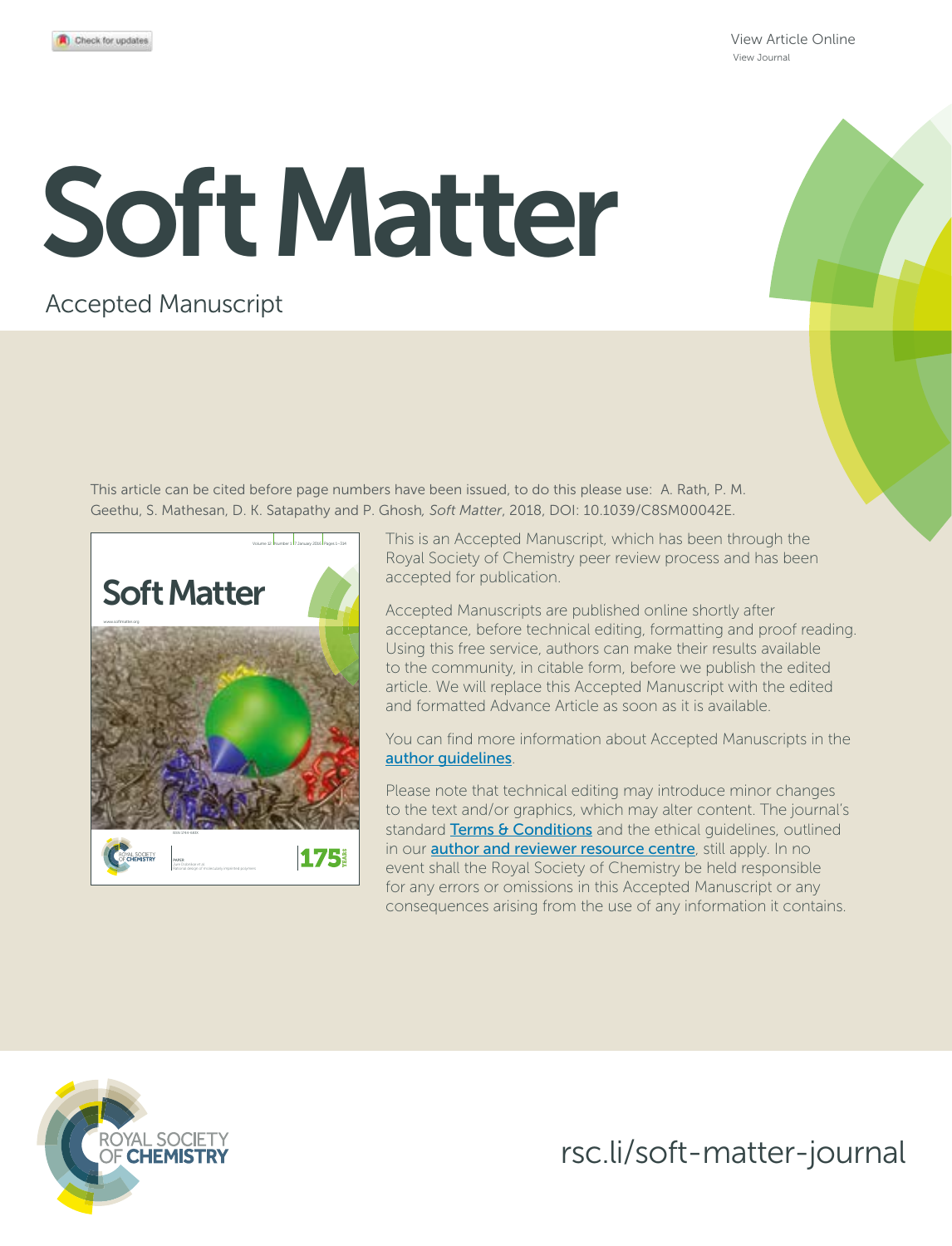Published on 19 January 2018. Downloaded by University of Reading on 21/01/2018 08:47:23

# YAL SOCIETY<br>**CHEMISTRY**

## **Journal Name**

# ARTICLE

Received 00th January 20xx, Accepted 00th January 20xx

DOI: 10.1039/x0xx00000x

**www.rsc.org/** 

### **Solvent Triggered Irreversible Shape Morphism of Biopolymer Films**

Amrita Rath<sup>a</sup>, P.M. Geethu<sup>b</sup>, Santhosh Mathesan<sup>a</sup>, Dillip K. Satapathy<sup>b</sup> and Pijush Ghosh<sup>a</sup>\*

We report controlled reversible and irreversible folding behavior of biopolymer film simply by tuning the solvent characteristics. Generally, solvent triggered folding of soft membranes or film is succeeded by unfolding. Here, we show that this unfolding behavior can be suppressed/delayed or even completely eliminated by altering the intrinsic nature of the solvent. A reversible folding of biopolymer film is observed in response to water, whereas, an irreversible folding in the presence of an aromatic alcohol (AA) solution of different molar concentration is reported. The folding and unfolding behavior originates from the coupled deformation-diffusion phenomena. Our study indicates that the presence of an AA influences the relaxation behavior of polymer chains, which in turn affects the release of stored strain energy during folding. Controlling the reversibility as well as the actuation time of biopolymer film by tuning the solvent is explained in detail at bulk scale by applying appropriate experimental techniques. The underlying mechanism for the observed phenomena is complemented by applying simulation study for a single polymer chain at the molecular length scale. These solvent-triggered hygromorphic response of biopolymer film has a huge potential as a sensor, soft robots, drug delivery, morphing medical devices and biomedical applications. We provide experimental evidence about the weight lifting capacity amounting to ~200 times of its own weight for permanently folded membranes.

#### **Introduction**

The stimuli responsive biopolymers with advanced functionalities have found a wide range of futuristic applications as soft actuators<sup>1</sup>, morphing medical devices<sup>2-4</sup> , artificial muscles<sup>5</sup> and implants<sup>6</sup>, soft robotics<sup>7–9</sup>, sensors<sup>10,11</sup>, drug delivery $12-14$  and many more. Different soft polymers such as shape memory polymer, electroactive polymer, elastomers and hydrogels are gaining much attention as shape changing materials owing to their large deformability, wider range of mechanical properties, sensitivity to different stimuli, excellent biocompatibility and many more features $^{15}$ . Numerous strategies to realize the three dimensional shape change of these polymers includes matrix modification, controlling surface topography<sup>15</sup>, localized or external photo effect<sup>16</sup> , differential swelling<sup>17,18</sup>, inclusions, hole programming<sup>19</sup>, hybrid bilayers<sup>20</sup>, unbalanced thermal shrinkage<sup>21</sup>, capillary forces $^{22}$  etc. All these methods are suitably exploited depending on specific utility.

#### Here we report controlling the reversibility of the biopolymer film by suitably designing the triggering solvent. This strategy provides a promising insight into the designing of both reversible and irreversible/permanent folding behavior as well as a transition from reversible to irreversible folding and vice versa of the same biopolymer film with solvents. Moreover, it offers the possibility of having a control over the actuation speed, rate and time of folding. The folding is due to differential swelling across the thickness of the film. During folding, the polymer chains at the bottom layer experience tension, whereas the top layer chains are in compression. With the passage of time, water diffuses further through the layers of the film thus, relaxing the polymer chains to restore their equilibrium or preferred state. This relaxation is indicated through unfolding phenomena of the film. However, the unfolding process is strongly affected in the presence of another solvent, i.e. aromatic alcohol (AA), which causes the film to undergo a permanent folding behavior. Interestingly, the permanent shape can be made reversible as and when required by altering the solvent characteristics. Further, the AA solution affects the folding behavior in terms of time and speed of folding. Thus, solvent controlling both reversibility as well as the actuation time of the folding behavior is a novel concept which has a tremendous potential in advanced therapeutic applications.

In our previous work<sup>17</sup>, we have reported that the crosslinking of the pristine chitosan film is an efficient means for a controlled and predictable pathway of folding while demonstrating its application as a possible sensor and soft

<sup>&</sup>lt;sup>a</sup> Nanomechanics and Nanomaterials Laboratory, Solid Mechanics Group, Department of Applied Mechanics and Soft Matter Center, Indian Institute of

Technology Madras, Chennai-600 036, Tamil Nadu, India. <sup>b.</sup> Soft Condensed Matter and Biological Physics Laboratory, Department of Physics and Soft Matter Center, Chennai-600 036, Tamil Nadu, India.

<sup>†</sup> Footnotes relating to the title and/or authors should appear here.

Electronic Supplementary Information (ESI) available: MOV\_1: Flower shaped opening and closing of the film; MOV\_2: Reversible and irreversible folding of film; MOV\_3: Twisting of film; MOV\_4: Valve like opening of the film; MOV\_5: Pulling of single polymer chain during SMD; S.1:Experiment methodology details.See DOI: 10.1039/x0xx00000x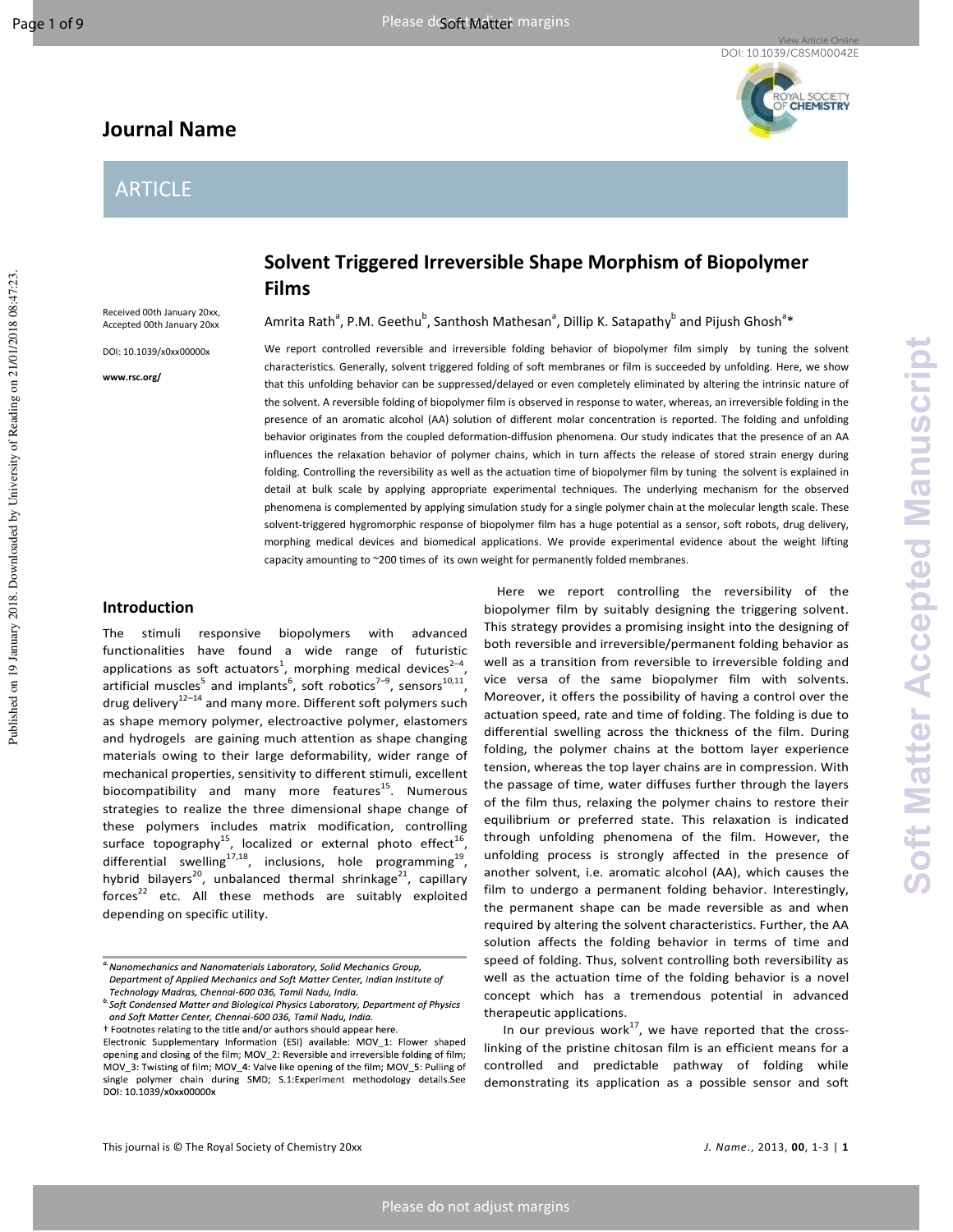**ARTICLE Journal Name** View Article Online DOI: 10.1039/C8SM00042E

cargo. In this report, we utilize the similar cross-linked chitosan film and demonstrate the possibility of having both reversible and irreversible folding of the film with aromatic alcohol (AA) medium as a trigger solvent. By changing the molarity of the solvent, the reversibility is observed to be affected and at a critical molar concentration, the film undergoes a permanent folding. We have made an effort to understand the underlying mechanism behind this irreversible folding behavior at different length scales by applying experimental techniques, such as dielectric relaxation spectroscopy (DRS) and molecular mechanistic study (Molecular Dynamics).

#### **Results and discussion**

#### **Reversible Folding**

Published on 19 January 2018. Downloaded by University of Reading on 21/01/2018 08:47:23.

Published on 19 January 2018. Downloaded by University of Reading on 21/01/2018 08:47:23

A hygromorphic response of cross-linked chitosan film is demonstrated by placing the film on water surface as shown in Fig. 1. The self-folding behavior is observed only when one side (bottom surface) is exposed to water contact due to differential swelling across the thickness of the film. Diffusion gradient is the primary driving force behind this folding phenomenon. The differential water

volume at the bottom layer compared to its immediate top counterpart leads to the curvature. The diffusion of water alters the mechanical stiffness of the matrix, which in turn influences the diffusion behavior of the polymer.

 Thus, the self-folding phenomena of the film is a coupled diffusion-deformation phenomenon. The film in Fig. 1a can be assumed to be dissected to various layers named as Li-1, Li and Li+1 with water content (W) varying in a decreasing order as Wi-1 > Wi > Wi+1 respectively, at any particular instant of time during folding. In the folded stage, the polymer chains exists in compressive strain and tensile strain state in two consecutive top layer L<sub>i</sub> and bottom layer L<sub>i-1</sub>, respectively. With further diffusion of water, chains in layer L<sub>i</sub> changes from compressive to tensile state and so also the other consecutive layers. This continues across the thickness until the entire structure folds and overall compression and tensile regions are separated by the neutral axis of bending as shown in Fig. 1c. During folding, the effect of diffusion gradient predominates; however, as this gradient reduces with more absorption of solvent, the relaxation phenomena takes over causing the film to unfold. The presence and interaction of water molecules at the proximity of the chitosan functional group facilitates the necessary conformational changes of the polymer chains. As a result, the strain energy stored due to bending or complete folding is released by the film through the phenomenon of unfolding.



Fig. 1 (a) Schematic representation of the folding of the film due to water diffusion (b) at any particular instant of time during folding, a portion of the film thickness can be visualized to be disintegrated into different layers with varying water content represented by L and W respectively, and (c) during folding, the polymer chains in bottom region under tension and top region in compression state with a zoomed in view showing all the possible interactions between chitosan, aromatic alcohol and water molecules.

#### **Irreversible/Permanent Folding**

The permanent folding behavior is observed for CS films in response to AA solution. This is due to the modification of the diffusion characteristics of the solution through alteration of polymer chain conformation. This reduces the degree of freedom of the polymer chain thus leading to irreversible behavior.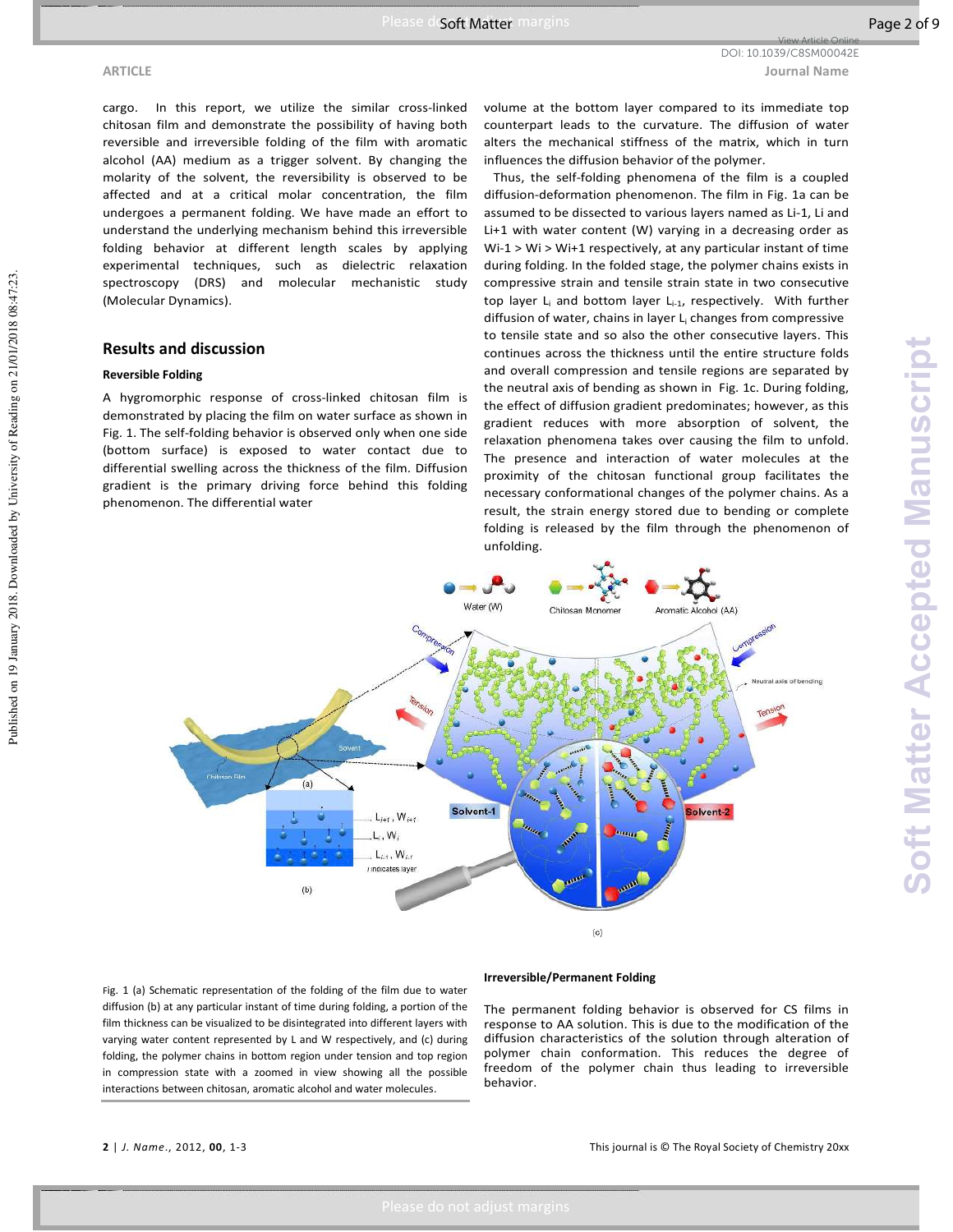Published on 19 January 2018. Downloaded by University of Reading on 21/01/2018 08:47:23

The underlying mechanism responsible for this behavior is explained in detail in the subsequent sections. The folding behavior of thin film is studied at different length scale to gain comprehensive understanding of the phenomena. In this study, the focus is on addressing both the bulk scale as well as the molecular scale mechanism affecting the folding behavior. Dielectric spectroscopy experiments (DRS) are performed to measure the response of the polymer chains to solvents, quantified by the polymer chain segmental mobility, which affects the properties of polymer in bulk. At the molecular scale, the reason behind the stiffness variation is understood by performing molecular dynamic simulation (MD) study.

#### **Characterization of Permanent Folding**

This article focuses primarily on the irreversible nature of folding triggered by appropriately designed solvent medium. Our previous work explains in detail the reversible and path controlled self-folding behavior of chitosan biopolymer film in response to water $^{17}$ . Few examples of various permanently acquired shapes of chitosan films upon exposure to the solvent are demonstrated in Fig. 2. Each of these permanent folding has reversible counterpart depending on applied trigger solvent characteristics (Refer MOV\_1 to MOV\_4 in supplementary video). The rational behind choosing resorcinol (aromatic alcohol) as a trigger solvent was to study the competitive interaction with water which has also a similar reactive -OH group that form H-bond with the reactive sites of chitosan, thus affecting the folding behavior. Resorcinol being one of the simplest aromatic alcohols which closely resembles OH group and benzene ring in amino acids was thus applied, also keeping in mind the extension of this study in future to biological molecule.

 The permanent folding is further dependent on the molarity of the AA solution. With an increase in the molarity of the solution, the diffusion process gets slowed down, reducing the rate of folding (dθ/dt) and thus increasing the actuation time of folding as shown in Fig. 3. The folding rate during the entire span of folding is observed to be non-uniform. In case of reversible folding, the complete folding of the film is followed by unfolding phenomena, tracing back the same pathway of folding. However, at and above a critical molar concentration (4M), the film does not unfold and thus permanently retains its shape even after the removal of the trigger solution.

 The folding behavior of the film is characterized further by its responsiveness to the solvent or triggering medium. In this case, it is calculated till both ends of the film connect to each other as shown schematically in Fig. 4. The responsiveness is experimentally measured by the total folding time (T) which is the sum of i) response time  $T_1$  and ii) initiation of the folding to end of folding time  $T_2$  as shown in Fig. 4.

 $T_1$  is the time taken for the film to initiate folding from the point it is placed on the solution. This time  $T_1$  primarily depends on the occupancy of the available free sites at the film surface by solvent molecules, whereas,  $T_2$  is dependent on the overall diffusion characteristics of the film matrix. The total time T, increases with an increase in the molarity of the solution varying in the time scale between 20 s to 100 s. As



View Article Online<br><mark>DOI: 10.1039/C8SM00042E</mark>

The film can withstand compared to its own weight



Fig. 2 Snapshots of permanently acquired folded structures in response to solvents, (a) and (b) load carrying folded structure, (c) twisting effect, (d) opening and closing of valve and (e) flower shaped folding (Attached supplementary videos).

observed from the experiments, the response time,  $T_1$ gradually increases with the increase in molarity till the critical concentration is reached, beyond which there is no further increase in  $T_1$ . The primary contribution of folding comes from time  $T_2$ , which gets affected significantly with increasing molarity.

The reason behind increasing time  $T_2$  with increasing molarity is due to the number of available water molecules to interact with the reactive groups of chitosan chains. It starts reducing as a result of increased interaction with AA molecules which is explained in detail later in the mechanism section. One deviation is observed for reported time  $T_2$  for 8M, which is found to be less compared to  $T_2$  of 6M. This is because the extent of folding or folding curvature reduces with higher molarity, thus measuring lower folding time. It is to be noted that the reversibility of the film can be restored by appropriately lowering the concentration of AA as and when necessary.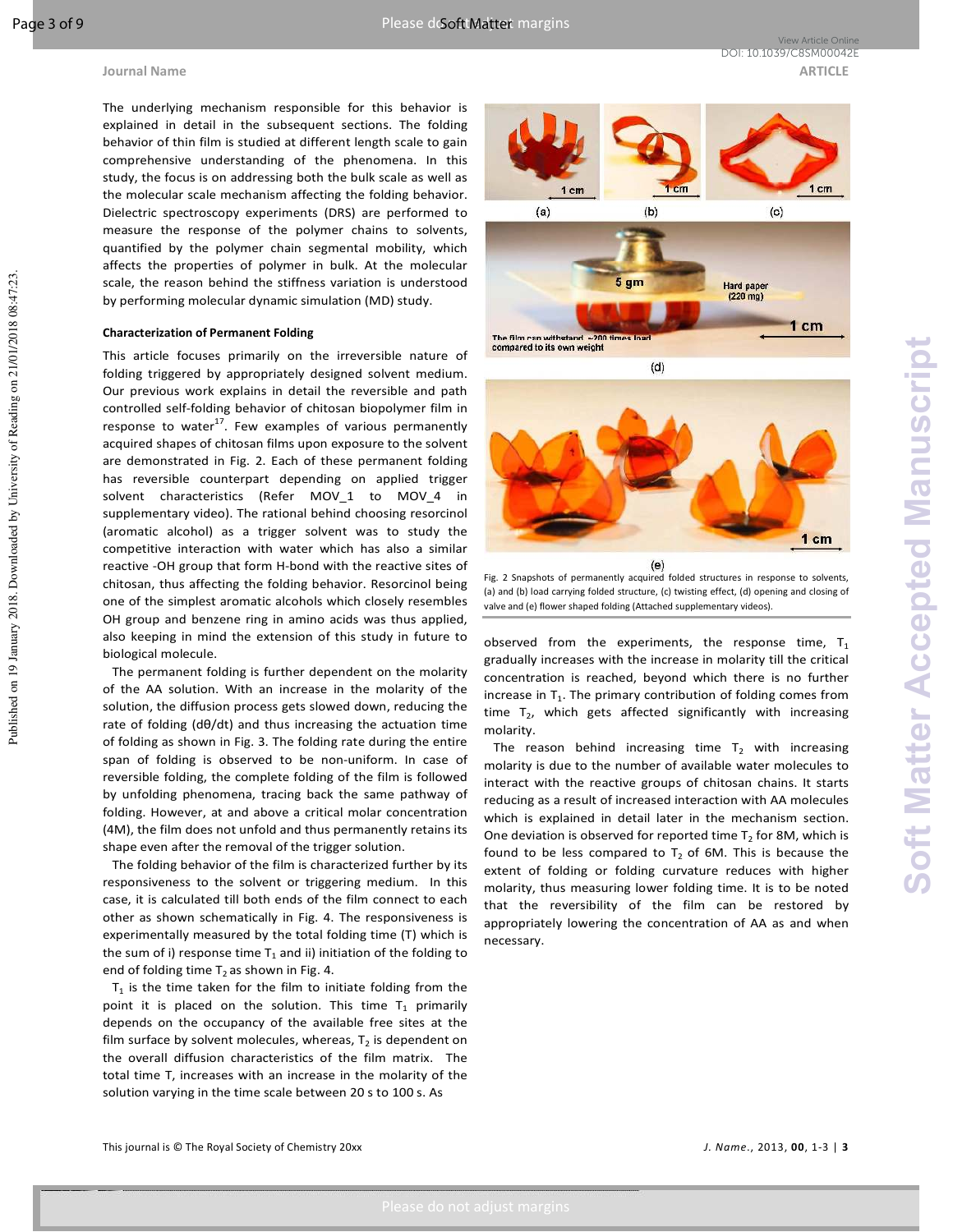Published on 19 January 2018. Downloaded by University of Reading on 21/01/2018 08:47:23



Fig. 3 A graph showing x and y coordinate of the film folding at  $T_2 = 20$  s. As observed, at a given time, the folding decreases as molarity of the solution increases.



Fig. 4 A plot showing the effect of molarity on the time of the folding of the film.

 Apart from folding behavior characterization, the mechanistic understanding of the pristine and cross-linked chitosan film is important for designing purpose. The depth sensing nanomechanical characterization is performed to determine the material Young's modulus (*E*) and hardness (*H*). The *E* and *H* values obtained for pristine CS and cross-linked CS film are 1.49 ± 0.07 GPa and 0.11±0.01 GPa and 3.08 ± 0.15 GPa and  $0.21 \pm 0.005$  GPa respectively. Owing to the small dimension of the film in the actual field of use and higher spatial resolution, quasi-static nanoindentation is a convenient technique compared to bulk mechanical characterization. The detailed method of nanoindentation is reported in our previous papers<sup>23,17</sup>.

#### **Irreversible/Permanent Folding Mechanism**

#### **Dielectric Relaxation Spectroscopy (DRS)**

Dielectric relaxation spectroscopy provides information on segmental mobility and relaxation dynamics of polymers as a function of the frequency of applied AC voltage. The response of the polymer is derived from the interaction of the electric dipoles present in the polymer chain with the applied alternating electric field and the resulting relaxation kinetics.

 For a dry chitosan film, a dielectric relaxation is observed in the frequency range from 10 Hz to 10 kHz at room temperature (~27 °C) and is attributed to the β-process which is associated with local motions of side groups in chitosan $^{24,25}$ . The water present in chitosan leads to devitrification and enhances the segmental mobility of chitosan polymer chains<sup>26,27</sup>. The observed β-relaxation in chitosan-water complex is modeled using Cole-Cole function<sup>28,29</sup> given by Eq. (1)

$$
\varepsilon^*(\omega) = \varepsilon_{\infty} + \frac{\Delta \varepsilon}{1 + \left(i\omega\tau\right)^{\alpha}} + \frac{\sigma_{DC}}{i\omega\varepsilon_0} \tag{1}
$$

where,  $ε_{\infty}$  is the real part of permittivity at high frequencies, τ is the characteristic relaxation time, ∆ε dielectric relaxation strength and σDC is the dc-conductivity of the system. The asymmetric broadening parameter  $\alpha$  usually assume a value in the range 0<α<1. The fitting parameters obtained using Eq. (1) for chitosan film are given in Table 1.

 Next, segmental mobility and relaxation dynamics of chitosan polymer films are investigated in the presence of different molar concentrations of AA. The frequency dependence of real and imaginary part of dielectric permittivity for chitosan films with four different molar concentrations of AA, i.e. 2M, 6M, 8M and 10M are shown in Fig. 5. The measured spectra are again fitted with Cole-Cole function given by Eq. (1) and the parameters obtained from fit are tabulated in Table 1. In the presence of AA molecules, a decrease in β-relaxation time (τ) of chitosan polymer chains is observed as compared to that of chitosan chains in the absence of AA molecules.

 This clearly suggests an increased segmental mobility of chitosan polymer molecules in the presence of added solvent. Also, an increase in τ is observed with the increase of molar concentrations of AA as represented in Fig. 6a, indicating a decrease in the segmental mobility of the chitosan polymer chains. In other words, mobility of chitosan chains diminishes upon increasing AA concentration.



**4** | *J. Name*., 2012, **00**, 1-3 This journal is © The Royal Society of Chemistry 20xx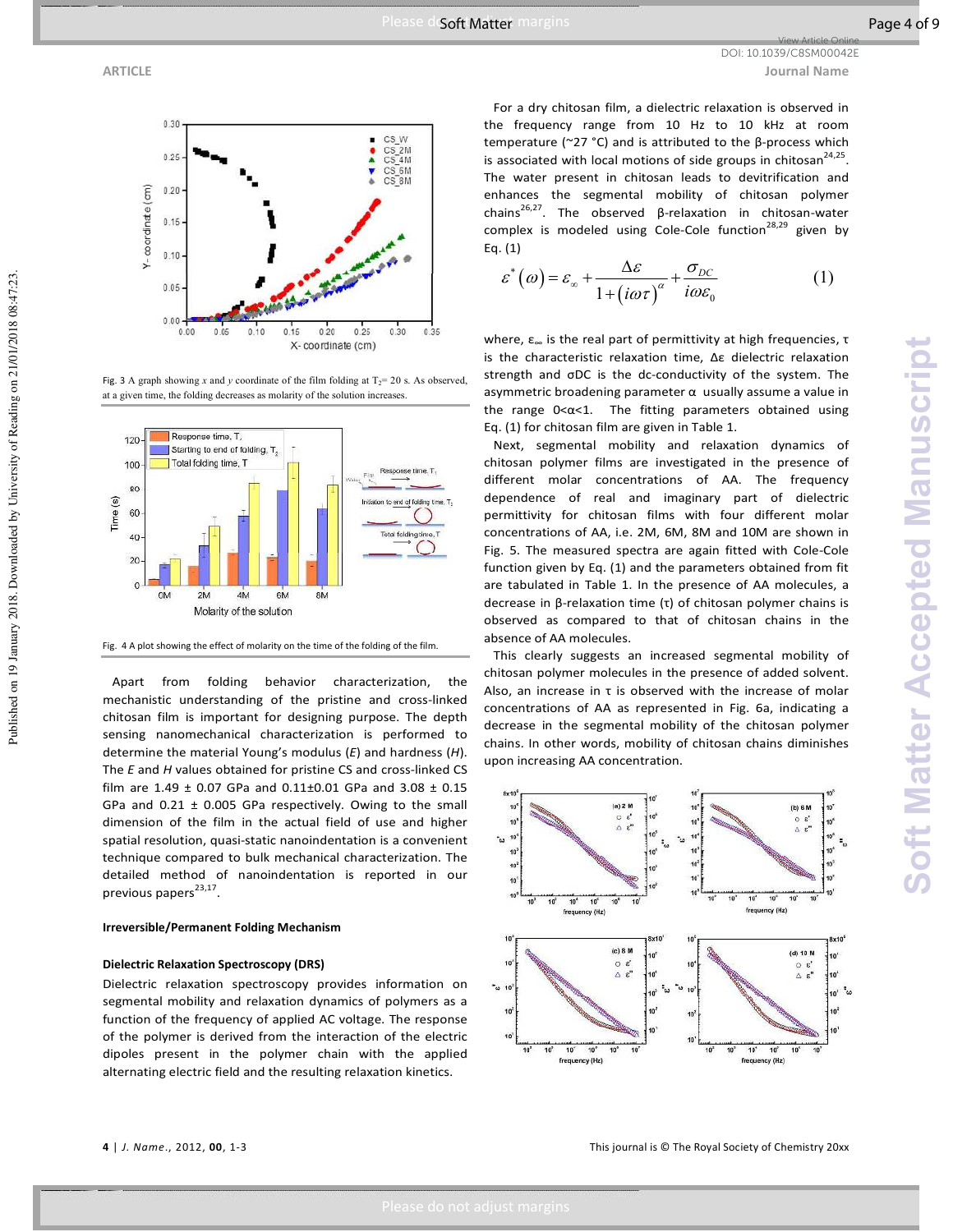Published on 19 January 2018. Downloaded by University of Reading on 21/01/2018 08:47:23

Fig. 5 The real and imaginary part of dielectric permittivity plotted as a function of frequency for chitosan films with (a) 2M AA-water solution, (b) 6M AA-water solution, (c) 8M AA-water solution and (d) 10M AA-water solution. The symbols show the measured dielectric data and solid lines show the fits according to Eq.(1).

 Alternatively, the change in relaxation time of polymers can also be observed by measuring the electrical modulus  $(M^* = M' + iM'')$  as a function of frequency. The imaginary part of M\* for chitosan polymer films with different concentrations of AA is shown in Fig. 6b. The peak value of M" shifts towards lower frequency with increase in AA concentration, which provides model-independent and direct evidences for the decrease in relaxation time with increase in AA concentration. This further supports the decreased segmental mobility of chitosan chains and the associated stiffening of chitosan polymer chains in the presence of AA-water solvent.



Fig. 6 (a) The β-relaxation time τ for chitosan polymer chains with different molar concentrations of AA-water solutions and (b) Frequency dependence of the imaginary part of dielectric modulus M" for chitosan polymer with four different molar concentration of AA solution given as 2M, 6M, 8M and 10M. The shifting of peak in M" towards lower frequencies with increase in molar concentrations of aromatic alcohol is shown.

| Sample            | $\varepsilon_{\infty}$ | Δε         | $\tau$ (s) | α    |
|-------------------|------------------------|------------|------------|------|
| Chitosan film     | 3.7                    | $9.7e + 1$ | $4.9e - 3$ | 0.64 |
| Chitosan+AA (2M)  | 3.4                    | $3.9e + 5$ | $9.7e-5$   | 0.96 |
| Chitosan+AA (6M)  | 10.9                   | $3.7e + 5$ | $5.1e-4$   | 0.95 |
| Chitosan+AA (8M)  | 14.4                   | $3.2e + 5$ | $3.5e-3$   | 0.90 |
| Chitosan+AA (10M) | 18.2                   | $1.2e + 5$ | $4.4e-3$   | 0.89 |

Table 1. Fitting parameters ε∞, Δε, τ, α and β obtained using Eq. (1) for chitosan film and chitosan with four different molar concentrations of AA solution given as 2M, 6M, 8M and 10M.

View Article Online DOI: 10.1039/C8SM00042E

#### **Molecular Dynamics Study (MD)**

The phenomena taking place at the bulk scale is the consequence of sequences of events at the molecular scale. Therefore, a MD study has been performed to understand the underlying molecular mechanism in response to solvent medium and address its bulk scale phenomena affecting the reversibility of the folding. A single polymer chain unfolding is modeled to get an insight into the fundamental molecular interaction with and without the presence of AA molecules. Stiffness is one of the contributing factors responsible for reduced chain flexibility, which is also measured at bulk scale applying DRS study. Further, MD study is applied to discuss on the molecular origin of difference in the chain stiffness by analyzing the chain dynamics using radial distribution function (RDF), dihedral angle variation and analyzing the strength of H-bond. The steered molecular dynamics provides the detailed information associated with molecular deformation mechanics from the obtained force-displacement (F-D) profile. The slope obtained from the F-D profile can be considered to be a quantitive measure of the stiffness of the polymer chain. During pulling, this stiffness originates from the molecular conformation and non-bonded interaction with the atoms at closer proximity<sup>30</sup>.

#### **Stiffness of the model system**

The load carrying behaviour of a single polymer chain system is analyzed by pulling it in X-direction (Refer MOV\_5 in supplementary video). The PBC of the system is appropriately considered. The chain is elongated up to a distance of about 30% of the molecular strain. [Strain =  $(ΔL/L<sub>0</sub>) × 100; ΔL=L<sub>t</sub>-L<sub>0</sub>$ , where,  $L_t$ = molecular length at time, t and  $L_0$  is the initial length]. The stiffness of the polymer chain is calculated from slope of the F-D plot in the range between 5-15% strain for all the simulation models. In this study, initial length, L0 is measured to be 350 Å. A representative F-D plot for CS-Water and CS-20M model is shown in Fig. 7 to compare the slope of the plot. The stiffness value of the single polymer chain for different solvent system has been reported in Table 2. The values are the average of three simulations from different initial structures. The results suggest gradual stiffening of the polymer chains with increasing molarity of the AA solution. The stiffness is primarily the measure of resistance to deformation in response to any externally applied force. The stiffness (s) of the single polymer chain at the molecular scale affects the overall polymer matrix stiffness (K) at the bulk scale. The stiffening of the polymer chains arises or varies due to different conformational arrangement of the molecules. This arrangement can be categorized as spatial and temporal conformations which includes the intramolecular hydrogen network<sup>31</sup> belonging to former category and the frequency of forming and breaking of H-bonds belonging to later category.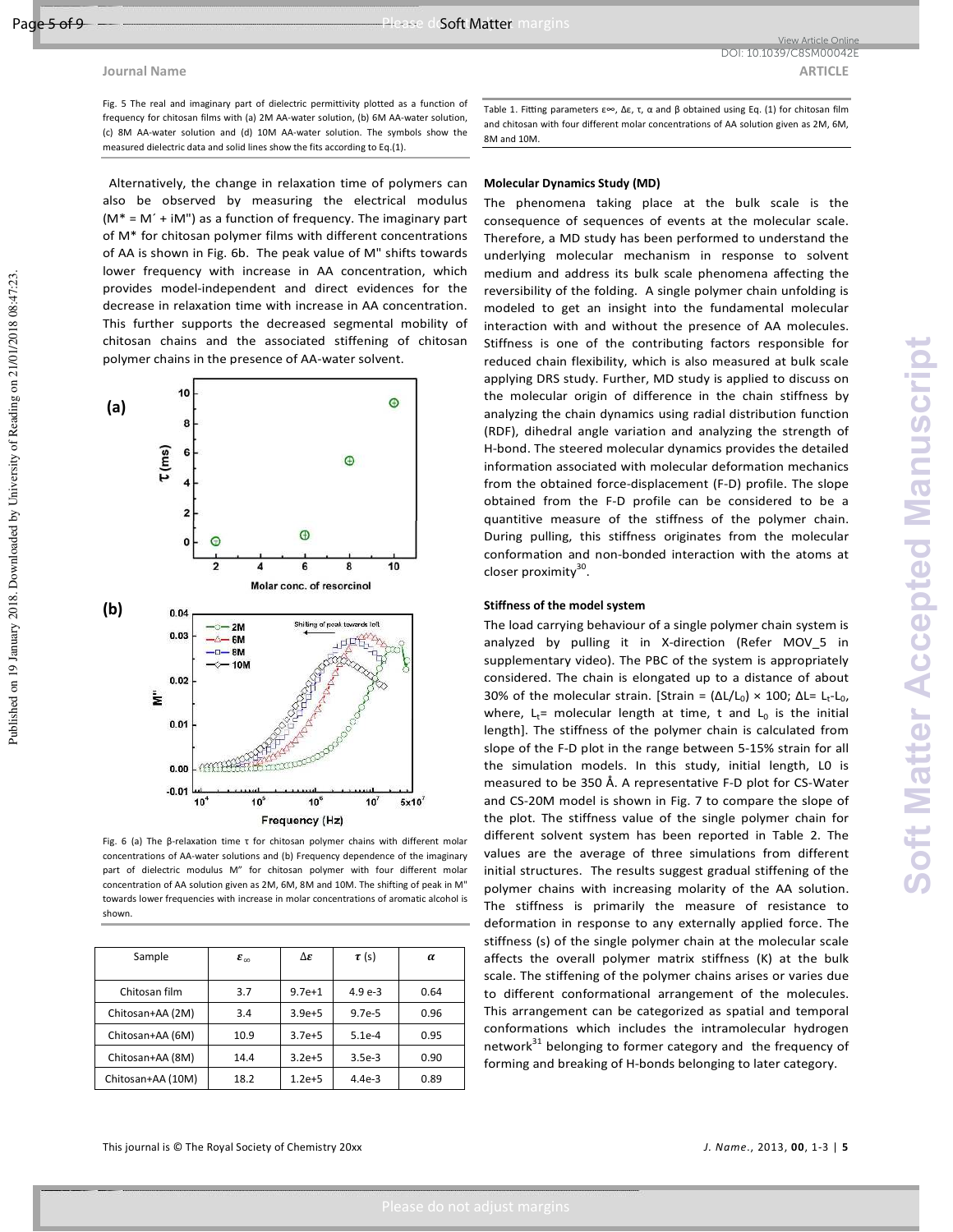View Article Online

Published on 19 January 2018. Downloaded by University of Reading on 21/01/2018 08:47:23.

Published on 19 January 2018. Downloaded by University of Reading on 21/01/2018 08:47:23

| SI. No.  | Model Type | Stiffness (pN/Å) | Maximum Load (pN) |
|----------|------------|------------------|-------------------|
|          | CS         | $31 \pm 4$       | 700               |
| <u>ີ</u> | CS-Water   | $17 \pm 3$       | 1000              |
| 3        | $CS-2M$    | $32 \pm 11$      | 1200              |
|          | $CS-10M$   | $37 + 4$         | 1700              |
|          | $CS-20M$   | $57 + 7$         | 2000              |

Table 2. The stiffness value and the maximum load carrying capacity of all the simulation models

 The interaction of reactive groups between water, AA molecules with chitosan chain locally modifies the flexibility of the chain by hindering the rotational degree of freedom which is quantified by variation in the dihedral angle. The increase in the stiffness of the chain is the consequence of the reduced variation in the dihedral angle and vice versa. The dihedral angle variation of the CS chain is measured to be less in the presence of AA molecules as compared to water from MD study. Thus, indicating stiffer polymer chains in the presence of AA, i.e.  $s_{(aromatic alcohol)} > s_{water}$ . These are the localized molecular phenomena observed throughout the matrix due to the preferential interaction of AA with the chains. The overall effect of these localized phenomena when transformed on a global scale can be envisioned to be a contributing factor for the continuum scale stiffness, qualitatively represented by linear spring stiffness K. This indicates a stiffer polymer matrix in the presence of AA molecules, i.e.,  $K_{(aromatic alcohol)>} K_{water}$ .

 A consistent trend both at molecular as well as bulk scale is observed for the stiffness of the polymer chains in the presence of AA and water molecules. A detailed analysis of dihedral conformation and its angle variation is presented in the subsequent sections.

 The other important factor is the strength of the H-bond between chitosan–water and chitosan–AA model. It provides an insight into the competitive interaction between water and AA molecule to have more affinity to form H-bond with chitosan chain and thus, affecting the chain stiffness as discussed above.

2000 C.S-Water **CS-20M** 1500 Force (pN) 1000 500  $\Omega$  $10$  $15$  $20$  $25$ 5 30 Displacement (Å)



|  | <b>H-bond Analysis</b> |
|--|------------------------|
|--|------------------------|

H-bond analysis is performed to examine the dynamics of the water molecules in the polymer system. The amine and the hydroxyl group present in chitosan polymer are the main reactive sites for H-bond formation with hydroxyl group of water and AA molecules. The radial distribution function (RDF) between two atoms gives the probability of finding a particle at a distance *r* from the reference point. Of all the reactive sites examined, the most prominent peak is observed between  $O_6$  of chitosan and H of water as shown in Fig. 8a. Therefore, the number of H-bond is calculated between these two atoms and compared with all the models for further analysis. To analyze the strength of the hydrogen bonding, H-bond analysis is performed as a function of hydrogen bond distance,  $r_{AD}$ (A:acceptor atom; D:donor atom) and geometry as angle, θ between hydrogen atom and a highly electronegative atom (O in this case). The hydrogen bonds are divided into high, medium and low depending on donor and acceptor atom $^{32-34}$ . A bond distance  $r_{AD}$  < 2.8 Å and  $\theta$  < 20° is defined as high strength H-bond,  $r_{AD}$  < 3.2 Å and  $\theta$  < 30° as medium strength Hbond and  $r_{AD}$  < 4 Å and  $θ$  < 40° as low strength H-bond.

 The number of hydrogen bonds formed of varying strength is shown in Fig. 8a. In a similar way, RDF between all the reactive sites present in chitosan and AA molecules is analyzed. A prominent peak is observed for H in OH of AA with  $O_6$  of chitosan polymer. Thus, the number of H-bond is calculated between these two atoms as shown in Fig. 8b. The presence of AA molecules largely affects the dynamics and molecular behavior of the chitosan polymer. Fig. 8a suggests a reduction in the interaction between chitosan and water with increase in the molarity of the AA solution. The reactive sites in chitosan interact with AA solution through formation of hydrogen bond as shown in Fig. 9c, thus replacing the site earlier occupied by a water molecule. A similar complimentary trend is observed in Fig. 8b which shows an increase in the interaction between chitosan and AA. As a result of increased interaction, it can be conceptualized that AA molecules might be acting as a stable hinge between two or more chitosan chains holding the entire network together and affecting the overall chain flexibility as shown in Fig. 9a.



**6** | *J. Name*., 2012, **00**, 1-3 This journal is © The Royal Society of Chemistry 20xx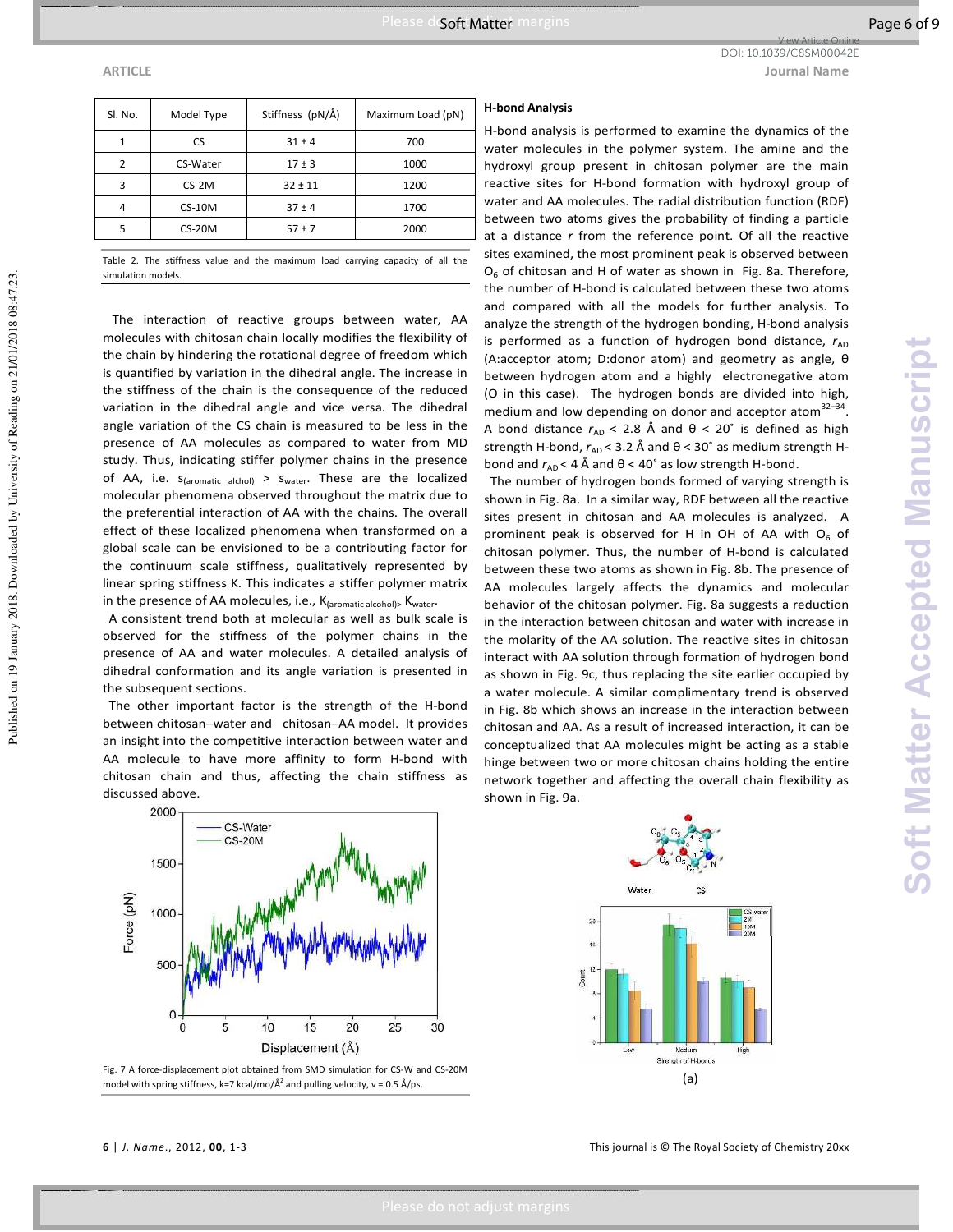Published on 19 January 2018. Downloaded by University of Reading on 21/01/2018 08:47:23



Fig. 8 Number of H-bond counts between (a)  $O_6$  of chitosan with H of water and (b)  $O_6$ of chitosan with H of AA molecule.



Fig. 9 (a) A schematic showing the matrix consisting of chitosan polymer chains surrounded by water and aromatic alcohol molecules, (b) the variation of dihedral angle in the presence of aromatic alcohol and (c) snapshot from VMD showing the Hbond formation between reactive groups of chitosan and aromatic alcohol.

Next, the analysis of H-bond is performed and represented by the count and strength of the bond. The count of the H-bond shows an increasing trend with higher molar AA solution. To understand a higher affinity of either water or AA towards CS, the number of H-bond between CS and water in the absence of AA and CS-AA for 20M solution is calculated. 20M solution and medium strength H-bond is considered to be a representative case for this count. It is observed that 34% more number of H- bonds is formed between CS and AA molecules as compared to water after normalizing the counts. An increasing trend is observed for all strength of H-bonds, which confirms a higher affinity of AA molecule to interact with the CS polymer. Moreover, medium strength H-bonds is observed to have a higher weightage as compared to low and high strength H-bonds. The increased interaction of the AA solution with chitosan has the potential to affect the dihedral conformations of the chitosan chain. This is examined by calculating the dihedral angle over the trajectories.

#### **Dihedral Angle Variation**

The flexibility and mobility of the polymer chain depends on the molecular conformation specified by dihedral angle. Chitosan has three important dihedral angles,  $\chi$ ,  $\Psi$  and  $\varphi$  that determines its molecular flexibility<sup>35</sup> as shown in Fig. 10. These dihedral angles are directly associated with atoms  $O_6$ , and indirectly associated with atoms  $O_3$  and N respectively, thus forming the potential site for H-bond formation. However, the number of H-bond forming between N atom of chitosan with water or AA is relatively less. Therefore, dihedral angle variation is shown for χ and Ψ. The dihedral angle is calculated by using output trajectory obtained during equilibration stage in VMD for an initial time frame of 30 ps. The reason behind choosing an initial time frame is that the hydrogen bond formation is highly dynamic is nature due to continuous making and breaking of bonds.



Fig. 10 A snapshot of chitosan chain showing various dihedral angles and the corresponding atoms participating in angle formation $^{34}$ .

A comparison of dihedral angle variation for CS-W and CS-20M for three representative potential sites for hydrogen bond formation is made. The same site is taken for comparison between the two models. The variation of angle for the entire range of calculation is 74° and 48° for angle χ; 360° and 46° for angle Ψ for CS-W and CS-20M model, respectively. These values are the difference between the maximum and minimum measured dihedral angle. It shows a higher variation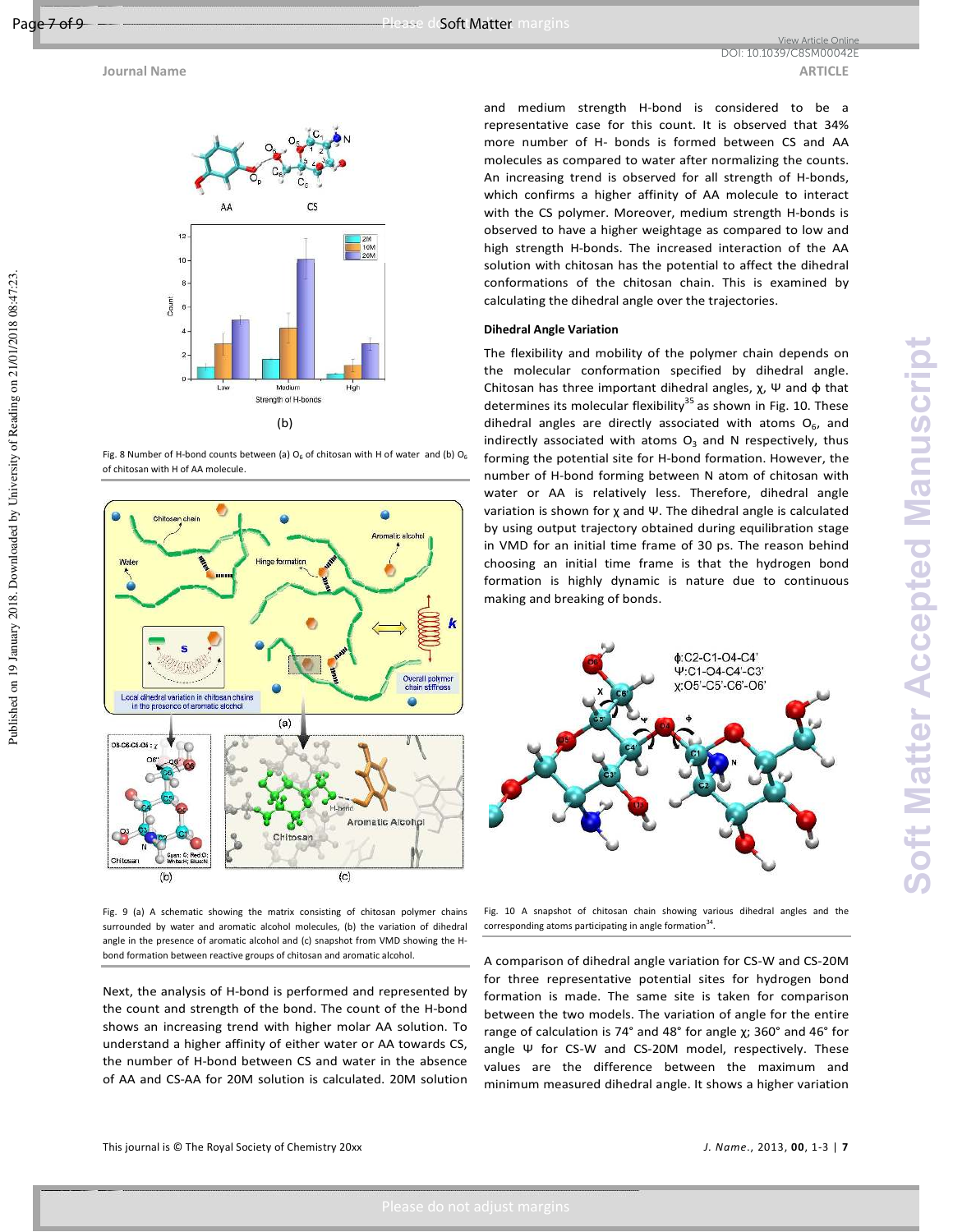**Soft Matter Accepted Manuscript**

**Soft Matter Accepted Manuscript** 

**ARTICLE Journal Name** View Article Online DOI: 10.1039/C8SM00042E

of dihedral angle, χ for CS-W represented by O6"-C6-C5-O5 angle as compared to CS-20M represented by O6´-C6-C5-O5 dihedral angle as shown in Fig. 9b. These variations are even more pronounced for dihedral angle Ψ. The conformational restriction offered by the dihedral angle of chitosan is due to the formation of H-bond between chitosan and AA molecule. This bond might break and reform again with water, thus, chitosan chain gaining back its conformational freedom. Therefore, it is also important to mention that the conformational restriction is not observed for all the potential reactive sites due to dynamic nature of the H-bond formation. So, all the sites are carefully scrutinized by visual inspection and the potential sites showing this variation are selected for the purpose of comparison.

#### **Conclusions**

To summarize and conclude, the diffusion gradient across the layer causes the film to fold. The rate of folding depends on the magnitude of this gradient and the stiffness at particular instant of time. The folding induces compressive and tensile stresses which the film tries to reduce through the favorble conformational changes of the chains. During folding, the effect of diffusion gradient predominates; however, as this gradient reduces with more absorption of solvent, polymer tries to move from metastable state to a more stable state, thus causing the film to unfold. The unfolding phenomenon is a mean to release the strain energy stored due to folding. The film in the presence of AA initially folds due to the existence of differential swelling across the thickness. Subsequently, a competitive interaction takes place between AA and water molecules to occupy the site of chitosan. The study shows that AA has more affinity to interact with chitosan as compared to water. This interaction increases the stiffness of the chain which prohibits free movements of polymer chains. The cause of this enhanced stiffness in the presence of AA is studied at two different length scales. The results from DRS experiments suggest reduced mobility with the increasing molarity of aromatic alcohol solution which is associated with the stiffening effect of the chains. The results from MD showed a higher load carrying capability of polymer chains with the increasing molarity of AA solution. As observed, the dihedral angle stiffness and hydrogen bond characteristic contributes significantly to this chain stiffness in the presence of aromatic alcohol.

#### **Experimental Section**

Cross-linked chitosan thin film of ~80 μm thickness was prepared by solvent casting method where Chitosan solution (1.5% w/v) was prepared first by dissolving 150 mg of CS powder in 10 ml of acetic acid (1% v/v). Glutaraldehyde is used as a cross-linker and it is added to the already prepared CS solution in order to obtain a cross-linked film. The solution was stirred by keeping over a hot plate magnetic stirrer at

 $\sim$  45 $\degree$  C for 2 hours forming a homogenous solution. Rectangular size of 0.15 cm x 0.7 cm dimensions is applied for folding studies. This dry film was placed on water and aromatic alcohol (AA) solution of increasing concentration separately to study the reversibility and irreversibility of folding behaviour. For Dilelectric Spectroscopic Experiment, film of 20 mm diameter was soaked in AA solution of varying molarity for about 5 min till it reaches saturation. For molecular dynamics simulation study, five models i) a single chain chitosan polymer (CS), ii) chitosan chain solvated in water (CS-W), chitosan chain solvated in a mixture of water and AA solution of varying molarity, i.e. iii) 2M (CS-2M), iv) 10M (CS-10M) and v) 20M (CS-20M) were built and studied. For the mechanism study, a single polymer chain of chitosan consisting of 75 repeating units was built using Material Studio  $6.0^{36}$  and pulled applying spring constant of  $k=$  7 kcal/mol/ $A^2$  and pulling velocity  $v = 0.5 \text{ Å} / \text{ps}$ . The details of the methodology is given in Supplementary document (S.1).

#### **Acknowledgements**

The authors gratefully acknowledge the P.G. Senapathy Center for Computing Resource, IIT Madras, for providing the computational resources.

#### **Notes and references**

- 1 Zhang, K.; Geissler, A.; Standhardt, M.; Mehlhase, S.; Gallei, M.; Chen, L.; Marie Thiele, C. *Scientific reports* 2015, **5,** 11011.
- 2 Kempaiah, R.; Nie, Z. *Journal of Materials Chemistry B* 2014, **2** (17), 2357.
- 3 Chen, M.-C.; Tsai, H.-W.; Chang, Y.; Lai, W.-Y.; Mi, F.-L.; Liu, C.-T.; Wong, H.-S.; Sung, H.-W. *Biomacromolecules* 2007, **8** (9), 2774–2780.
- 4 Li, X.; Serpe, M. J. *Advanced Functional Materials* 2014, **24** (26), 4119–4126.
- 5 Mirfakhrai, T.; Madden, J. D. W.; Baughman, R. H. *Materials Today* 2007, **10** (4), 30–38.
- 6 Ye, C.; Nikolov, S. V; Geryak, R. D.; Calabrese, R.; Ankner, J. F.; Alexeev, A.; Kaplan, D. L.; Tsukruk, V. V. *Applied Materials and Interfaces* 2016**, 8**, 17694–17706.
- 7 Athas, J. C.; Nguyen, C. P.; Zarket, B. C.; Gargava, A.; Nie, Z.; Raghavan, S. R. *ACS Applied Materials and Interfaces* 2016, **8** (29), 19066–19074.
- 8 Martinez, R. V.; Branch, J. L.; Fish, C. R.; Jin, L.; Shepherd, R. F.; Nunes, R. M. D.; Suo, Z.; Whitesides, G. M. *Advanced Materials* 2013, **25** (2), 205–212.
- 9 Malachowski, K.; Jamal, M.; Jin, Q.; Polat, B.; Morris, C. J.; Gracias, D. H. *Nano Letters* 2014, **14**, 4164–4170.
- 10 Lu, T.; Zhu, S.; Chen, Z.; Wang, W.; Zhang, W.; Zhang, D. *Nanoscale* 2016, **8**, 10316–10322**.**
- 11 Chen, J.-K.; Chang, C.-J. *Materials* 2014, **7** (2), 805–875.
- 12 Reineke, T. M. *ACS Macro Letters* 2016, **5** (1), 14–18.
- 13 Lai, W.; Cheung, H. *Nanoscale* 2016, **8**, 517–528.
- 14 Mcdonald, T. O. *Nanoscale* 2017, **9** (19), 6302–6314.
- 15 Jeong, J.; Cho, yigil; Lee, S. Y.; Gong, X.; Kamien, R. D.; Yang, S.; Yodh, A. *Soft Matter* 2017, **13**, 956-962.
- 16 Liu, Y.; Boyles, J. K.; Genzer, J.; Dickey, M. D. *Soft Matter* 2012, **8** (6), 1764–1769.

**8** | *J. Name*., 2012, **00**, 1-3 This journal is © The Royal Society of Chemistry 20xx